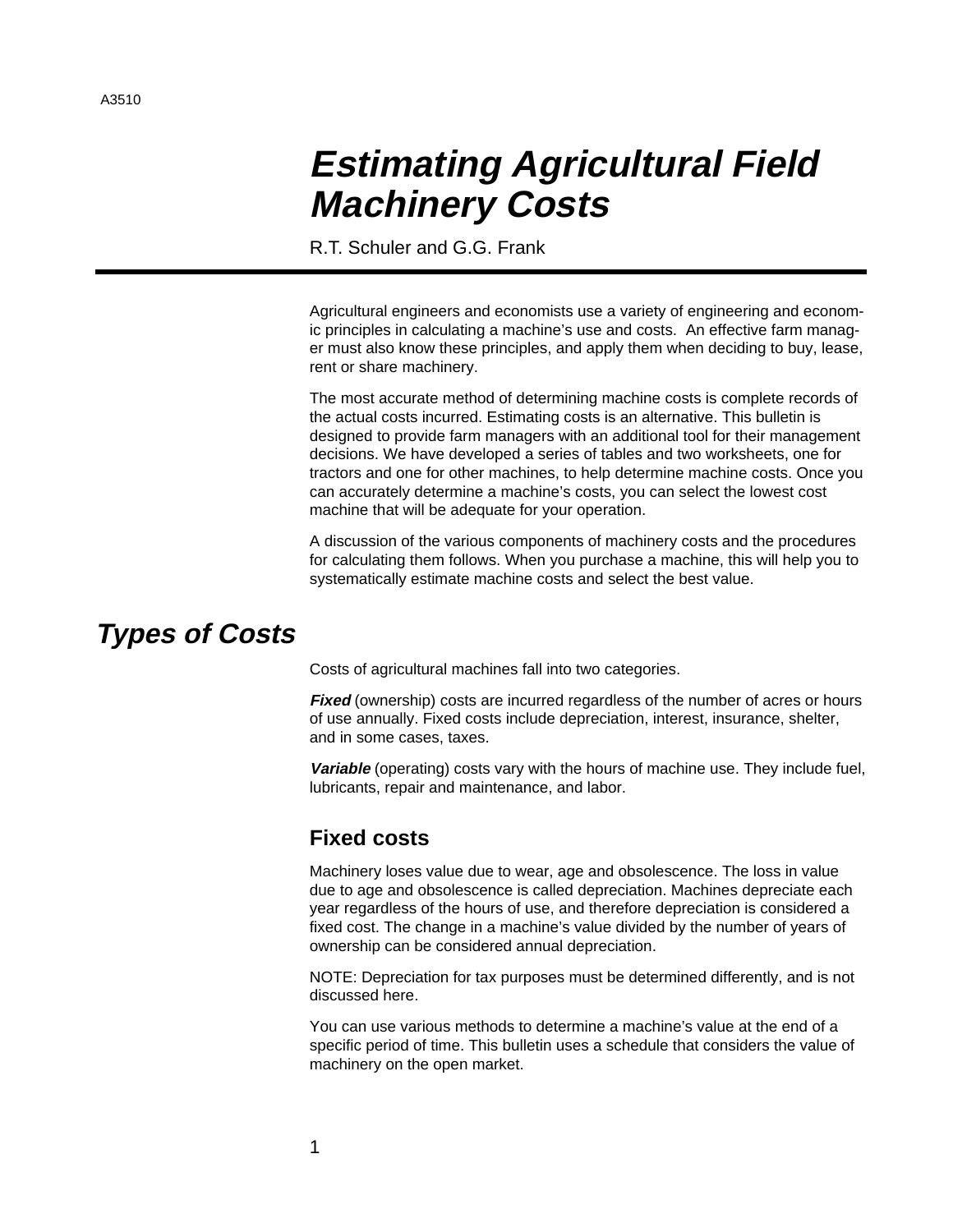| <b>Equipment Categories</b> |                      |                                                            |                                                        |                                     |
|-----------------------------|----------------------|------------------------------------------------------------|--------------------------------------------------------|-------------------------------------|
| Age (years)                 | 1<br><b>Tractors</b> | $\overline{2}$<br><b>Combines</b><br><b>S.P.Windrowers</b> | 3<br><b>Forage Harvester</b><br><b>Balers, Blowers</b> | 4<br><b>Mower</b><br><b>Tillage</b> |
| 1                           | 44.31                | 50.53                                                      | 57.96                                                  | 54.25                               |
| 2                           | 8.38                 | 9.67                                                       | 8.46                                                   | 9.01                                |
| 3                           | 7.71                 | 8.56                                                       | 7.49                                                   | 7.91                                |
| 4                           | 7.10                 | 7.57                                                       | 6.63                                                   | 6.95                                |
| 5                           | 6.53                 | 6.70                                                       | 5.87                                                   | 6.11                                |
| 6                           | 6.01                 | 5.93                                                       | 5.19                                                   | 5.37                                |
| $\overline{7}$              | 5.53                 | 5.25                                                       | 4.59                                                   | 4.72                                |
| 8                           | 5.08                 | 4.65                                                       | 4.07                                                   | 4.15                                |
| 9                           | 4.68                 | 4.11                                                       | 3.60                                                   | 3.64                                |
| 10                          | 4.30                 | 3.64                                                       | 3.18                                                   | 3.20                                |
| 11                          | 3.96                 | 3.22                                                       | 2.82                                                   | 2.81                                |
| 12                          | 3.64                 | 2.85                                                       | 2.49                                                   | 2.47                                |
| 13                          | 3.35                 | 2.52                                                       | 2.21                                                   | 2.17                                |
| 14                          | 3.08                 | 2.23                                                       | 1.95                                                   | 1.90                                |
| 15                          | 2.84                 | 1.98                                                       | 1.73                                                   | 1.67                                |

Table 1. Annual fixed costs in percent of list price by machine category and age (Interest rate is 8 percent and housing, etc. is 2 percent)

Interest on money spent on machinery is another fixed cost. This may be a cash cost when you borrow money, or an opportunity cost when you buy machinery with money that you've saved. Since interest cost does not vary with machine use, it is a fixed cost. A rate of 8 percent of the remaining machine value is used here for estimating interest cost.

Housing and insurance are also fixed costs. We use a rate of 2 percent of the machine's list price.

Table 1 allows you to estimate fixed machine costs based on the machine's age and category. To determine the fixed cost, multiply the percentage for the appropriate machine age and category from Table 1 times the purchase price. For example, a new \$30,000 tractor would have an estimated fixed cost of \$13,293 (\$30,000 times 0.4431, from Table 1) for the first year. During the sixth year of ownership the fixed cost is \$1,803 (\$30,000 times 0.0601, from Table 1).

To determine average fixed costs for a selected machine life, you must average these costs over the machine life. The average fixed costs per year for a machine with a 7-year life is the sum of the first seven values in Table 1, divided by 7 and multiplied by the machine's value. An example: For a tractor, the sum of the first seven values is 85.57. Dividing by 7, the average annual rate is 12.22 percent.

A wear-out life, based on the number of hours of operation listed in Table 2, estimates the useful life of a machine that has had average care and maintenance. Beyond this life, repair and maintenance costs become excessive.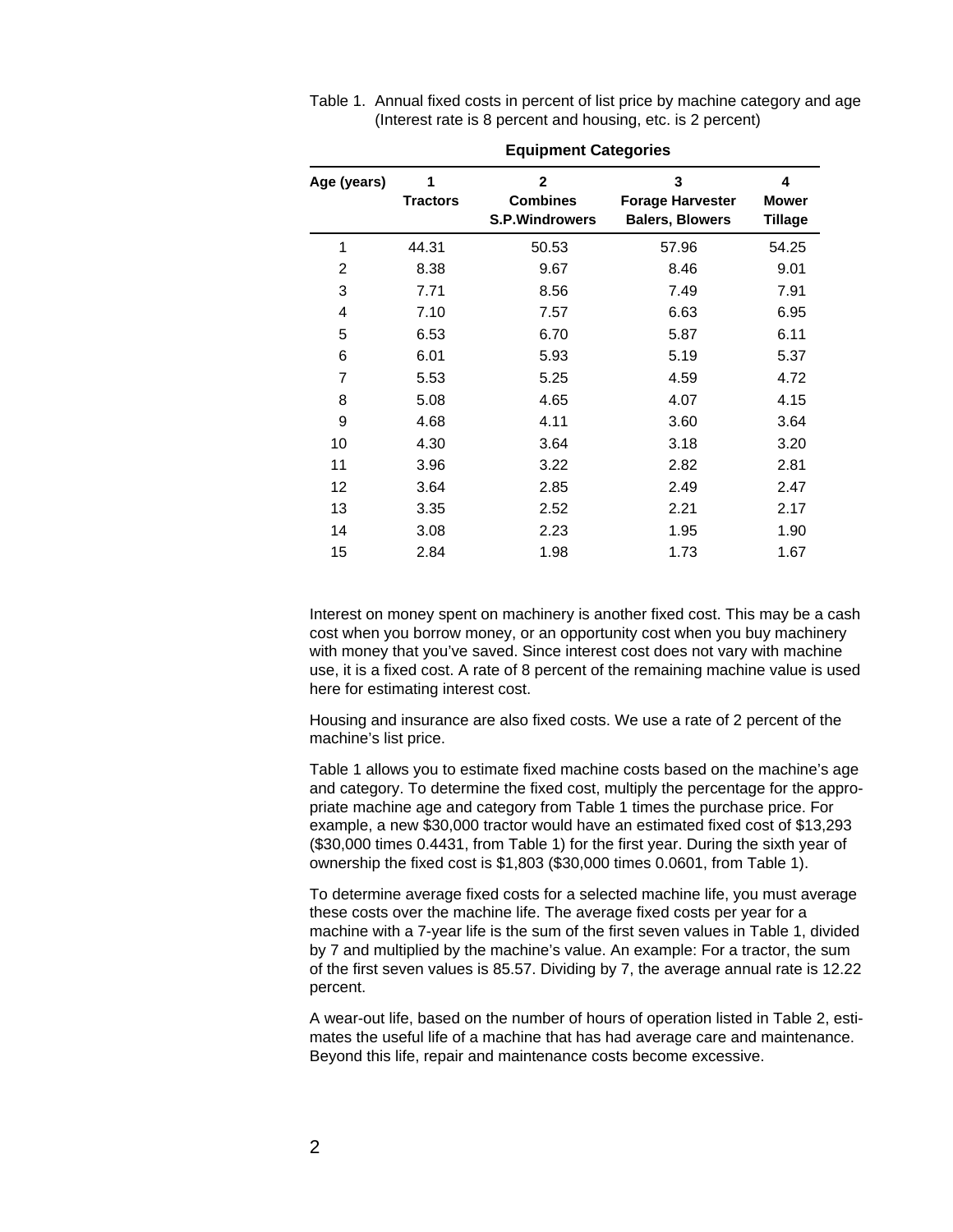| <b>Machinery</b>    | <b>Remaining Value</b><br>& fixed cost<br>group number | <b>Estimated Wear-out</b><br>Life, hours | <b>Total Repairs</b><br>in wear-out life<br>% of list price |
|---------------------|--------------------------------------------------------|------------------------------------------|-------------------------------------------------------------|
| <b>Tractor</b>      |                                                        |                                          |                                                             |
| two wheel drive     | 1                                                      | 10,000                                   | 120                                                         |
| four wheel drive    | 1                                                      | 10,000                                   | 100                                                         |
| <b>Tillage</b>      |                                                        |                                          |                                                             |
| moldboard plow      | 4                                                      | 2,000                                    | 150                                                         |
| offset disk         | 4                                                      | 2,000                                    | 60                                                          |
| tandem disk         | 4                                                      | 2,000                                    | 60                                                          |
| chisel plow         | 4                                                      | 2,000                                    | 100                                                         |
| field cultivator    | 4                                                      | 2,000                                    | 80                                                          |
| spring tooth harrow | 4                                                      | 2,000                                    | 80                                                          |
| rolling packer      | 4                                                      | 2,000                                    | 40                                                          |
| rotary hoe          | 4                                                      | 2,000                                    | 60                                                          |
| rolling harrow      | 4                                                      | 2,000                                    | 40                                                          |
| row cultivator      | 4                                                      | 2,000                                    | 100                                                         |
| <b>Planting</b>     |                                                        |                                          |                                                             |
| planter             | 4                                                      | 1,200                                    | 80                                                          |
| grain drill         | 4                                                      | 1,200                                    | 80                                                          |
| <b>Harvesting</b>   |                                                        |                                          |                                                             |
| picker-sheller      | 4                                                      | 2,000                                    | 70                                                          |
| combine             |                                                        |                                          |                                                             |
| pull-type           | 2                                                      | 2,000                                    | 90                                                          |
| self-propelled      | 2                                                      | 2,000                                    | 50                                                          |
| mower-conditioner   | 4                                                      | 2,000                                    | 80                                                          |
| rake                | 4                                                      | 2,000                                    | 100                                                         |
| baler               | 3                                                      | 2,000                                    | 80                                                          |
| forage harvester    |                                                        |                                          |                                                             |
| pull-type           | 3                                                      | 2,000                                    | 80                                                          |
| self-propelled      | 3                                                      | 2,500                                    | 60                                                          |
| potato              | 4                                                      | 2,500                                    | 70                                                          |
| Other               |                                                        |                                          |                                                             |
| fertilizer spreader | 4                                                      | 1,200                                    | 120                                                         |
| sprayer, boom       | 4                                                      | 1,500                                    | 70                                                          |
| blower              | 3                                                      | 2,000                                    | 50                                                          |
| wagon               | $\overline{\mathbf{4}}$                                | 3,000                                    | 80                                                          |

Table 2. Remaining value groups, wear-out life and total repairs to wear-out life.

Source: 1990 Standards, American Society of Agricultural Engineers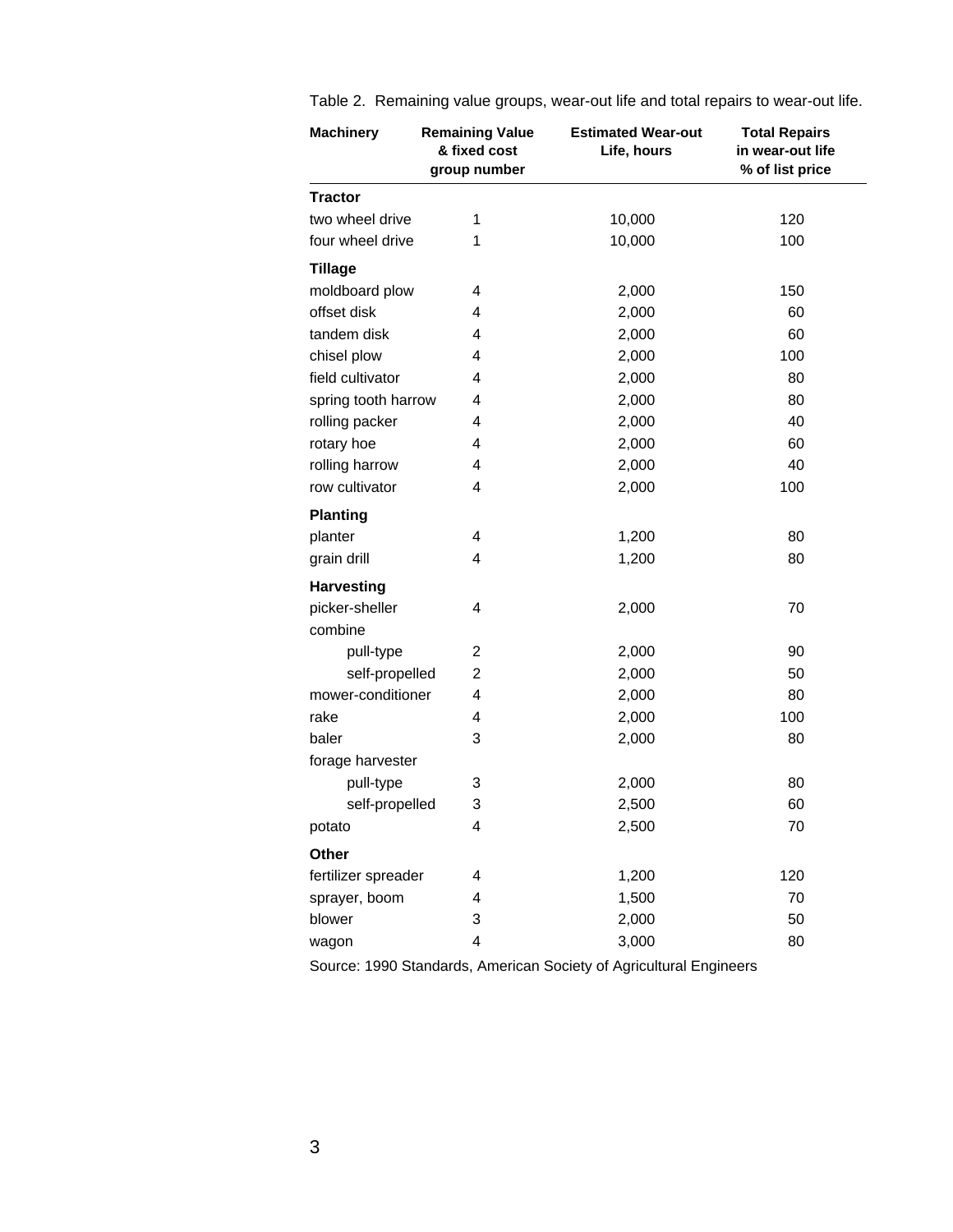Table 1 can also be used to estimate the fixed costs of used machinery. The average fixed costs for the period of ownership can be estimated by using the average percent for the period. For example, if you buy the \$30,000 tractor used at 5 years of age and plan to own it for 7 years, then the average annual fixed cost is based on the average for years 6 through 12 from Table 1. In this case the annual fixed percent is 4.74 percent and the costs are \$1,422 (\$30,000 times 0.0474).

Table 3 was developed from Table 1 to provide the cumulative average annual fixed costs, in percent. For the \$30,000 tractor, the average fixed cost would be \$3666 per year (\$30,000 times 0.1222 from Table 3) for the first 7 years of ownership. You would use this value in the machine's cost calculations.

Since you will use most tractors for several different operations, you must know the fixed costs per hour in order to distribute these costs among all operations. To do this, divide the tractor's fixed costs by the estimated hours the tractor is used for all purposes during the year. Multiply the result by the number of hours the machine requires the tractor each year.

**Equipment Categories**

| Age (years) | 1<br><b>Tractors</b> | $\overline{2}$<br><b>Combines</b><br><b>S.P.Windrowers</b> | 3<br><b>Forage Harvester</b><br><b>Balers, Blowers</b> | 4<br><b>Mower</b><br><b>Tillage</b> |  |
|-------------|----------------------|------------------------------------------------------------|--------------------------------------------------------|-------------------------------------|--|
| 1           | 44.31                | 50.53                                                      | 57.96                                                  | 54.25                               |  |
| 2           | 26.35                | 30.10                                                      | 33.21                                                  | 31.64                               |  |
| 3           | 20.14                | 22.92                                                      | 24.64                                                  | 23.72                               |  |
| 4           | 16.88                | 19.08                                                      | 20.14                                                  | 19.53                               |  |
| 5           | 14.81                | 16.61                                                      | 17.28                                                  | 16.85                               |  |
| 6           | 13.34                | 14.83                                                      | 15.27                                                  | 14.93                               |  |
| 7           | 12.22                | 13.46                                                      | 13.74                                                  | 13.47                               |  |
| 8           | 11.33                | 12.36                                                      | 12.53                                                  | 12.31                               |  |
| 9           | 10.59                | 11.44                                                      | 11.54                                                  | 11.35                               |  |
| 10          | 9.96                 | 10.66                                                      | 10.70                                                  | 10.53                               |  |
| 11          | 9.42                 | 9.99                                                       | 9.99                                                   | 9.83                                |  |
| 12          | 8.94                 | 9.39                                                       | 9.36                                                   | 9.22                                |  |
| 13          | 8.51                 | 8.86                                                       | 8.81                                                   | 8.67                                |  |
| 14          | 8.12                 | 8.39                                                       | 8.32                                                   | 8.19                                |  |
| 15          | 7.77                 | 7.96                                                       | 7.88                                                   | 7.76                                |  |

#### Table 3. Cumulative average annual fixed costs in percent of list price by machine category and age.

## **Variable costs**

#### **Repair costs**

Repair costs depend on hours of annual use, and are difficult to predict because operators differ greatly in the levels of repair and maintenance they do. Table 4 estimates repair costs based on annual use and length of ownership. The values in the table are hourly costs per \$1,000 of list price.

For example, consider a \$7,500 moldboard plow that is used 100 hours per year. From Table 4, the average repair cost for a 7-year life is \$0.32 per hour for each \$1,000 of list price. For this plow, the repair cost is \$2.40 per hour (\$0.32 times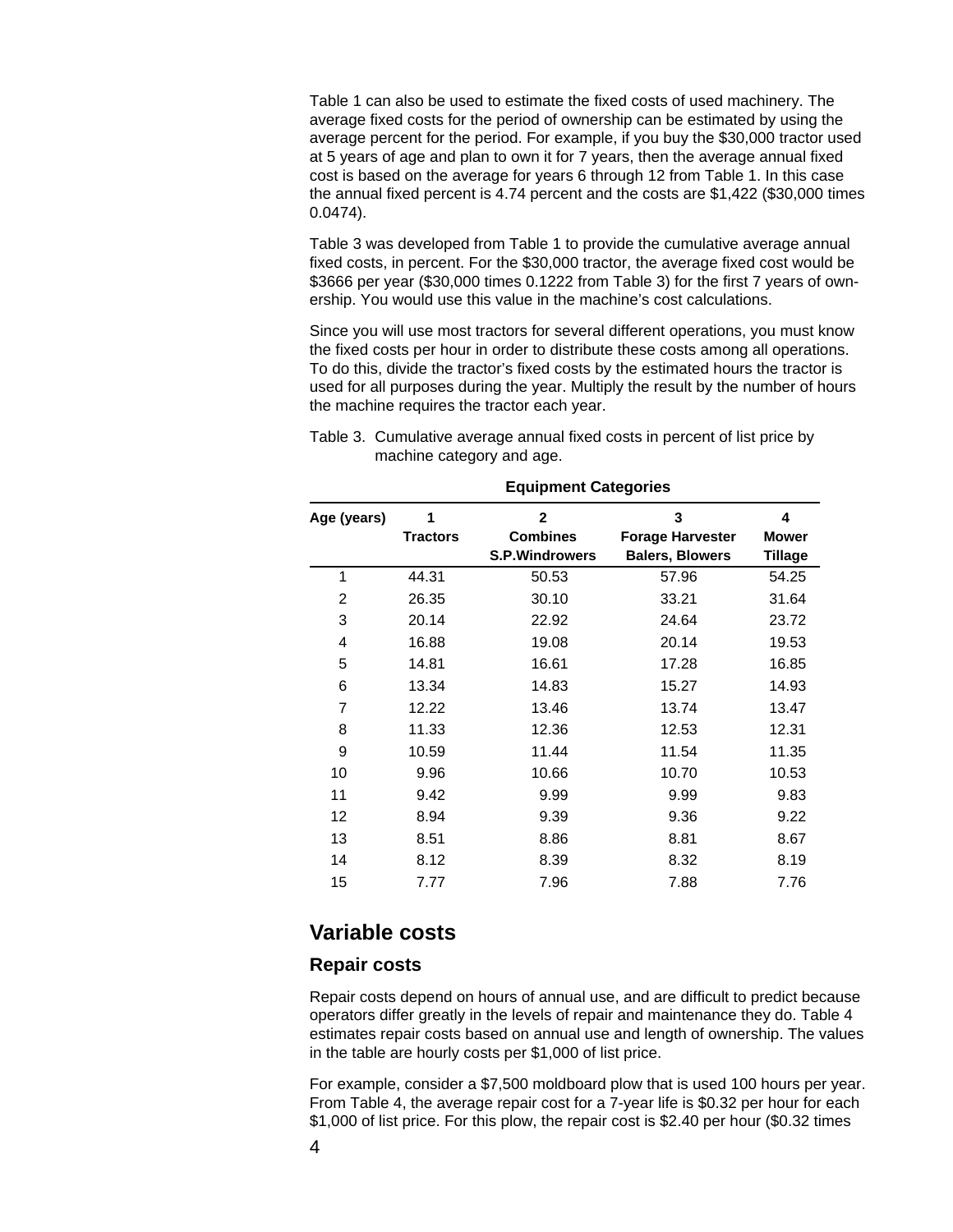\$7,500 divided by \$1,000). The annual cost is 100 hours times \$2.40, or \$240. Repair costs beyond the wear-out life are not included in Table 4.

In order to determine repair costs, you must estimate annual hours of use. Divide the total acres for the operation by the effective field capacity of the machine in acres per hour. To estimate field capacity, multiply forward speed in miles per hour by the machine width in feet and by the field efficiency, and then divide by 8.25. Typical forward speeds and field efficiencies are listed in Table 5.

For tractors, the repair cost per hour must be calculated for the entire year and then divided by the total annual use in hours. Then find the tractor repair costs charged to a given machine, by multiplying the tractor repair costs per hour by the total time the tractor is used with that machine.

| <b>Machine</b>         | Annual<br>hours | 7-year<br>life | 10-year<br>life | 15-year<br>life |
|------------------------|-----------------|----------------|-----------------|-----------------|
| Tractor, 2 wheel drive | 200             | \$0.02         | \$0.02          | \$0.02          |
|                        | 400             | 0.03           | 0.05            | 0.07            |
|                        | 600             | 0.05           | 0.07            | 0.11            |
|                        | 800             | 0.07           | 0.10            | $\star$         |
| Tractor, 4 wheel drive | 200             | 0.01           | 0.02            | 0.03            |
|                        | 400             | 0.03           | 0.04            | 0.06            |
|                        | 600             | 0.04           | 0.06            | 0.09            |
|                        | 800             | 0.06           | 0.08            | $\star$         |
| Moldboard plow         | 50              | 0.19           | 0.25            | 0.34            |
|                        | 100             | 0.32           | 0.43            | 0.59            |
|                        | 150             | 0.45           | 0.59            | $\star$         |
|                        | 200             | 0.56           | 0.75            | $\star$         |
| Chisel plow and rake   | 50              | 0.16           | 0.22            | 0.30            |
|                        | 100             | 0.29           | 0.38            | 0.53            |
|                        | 150             | 0.40           | 0.53            | $\star$         |
|                        | 200             | 0.50           | 0.66            | $\star$         |
| Disk                   | 50              | 0.09           | 0.11            | 0.15            |
|                        | 100             | 0.14           | 0.18            | 0.24            |
|                        | 150             | 0.19           | 0.24            | $\star$         |
|                        | 200             | 0.23           | 0.29            | $\star$         |
| Field cultivator and   | 50              | 0.20           | 0.23            | 0.27            |
| spring-tooth harrow    | 100             | 0.26           | 0.30            | 0.35            |
|                        | 150             | 0.31           | 0.35            | $\star$         |
|                        | 200             | 0.34           | 0.40            | $\star$         |
| Roller packer          | 50              | 0.12           | 0.13            | 0.15            |
| and harrow             | 100             | 0.14           | 0.16            | 0.18            |
|                        | 150             | 0.16           | 0.18            | $\star$         |
|                        | 200             | 0.18           | 0.20            | $\star$         |

Table 4. Average hourly repair costs per \$1,000 of list price.

\* Exceeds estimated machine life

(continued)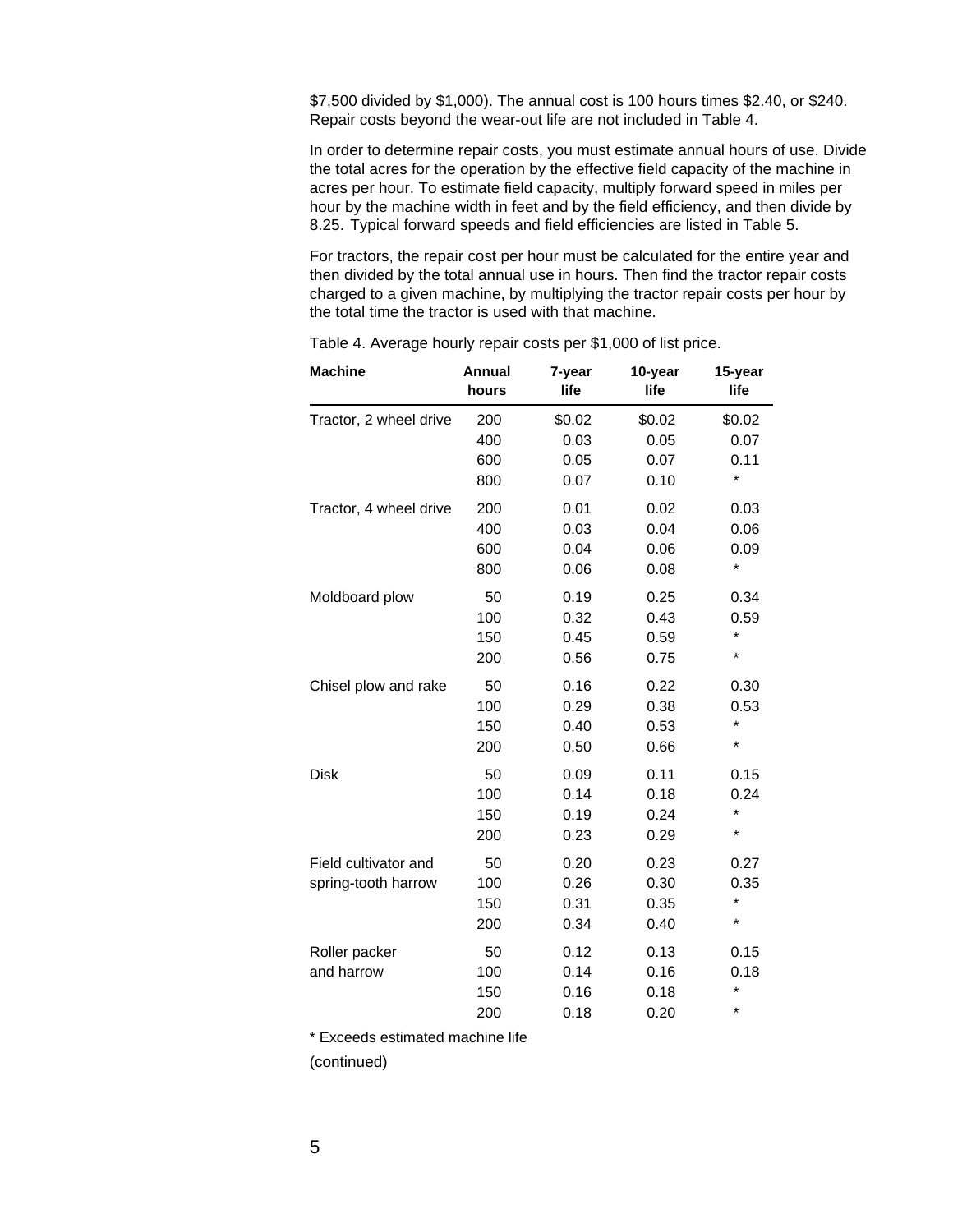| <b>Machine</b>          | Annual | 7-year | 10-year | 15-year |
|-------------------------|--------|--------|---------|---------|
|                         | hours  | life   | life    | life    |
| Row cultivator          | 50     | 0.06   | 0.10    | 0.16    |
|                         | 100    | 0.14   | 0.22    | 0.36    |
|                         | 150    | 0.23   | 0.36    | *       |
|                         | 200    | 0.33   | 0.51    | *       |
| Rotary hoe              | 50     | 0.15   | 0.17    | 0.20    |
|                         | 100    | 0.20   | 0.23    | 0.27    |
|                         | 150    | 0.23   | 0.27    | *       |
|                         | 200    | 0.26   | 0.30    | $\star$ |
| Planting equipment      | 50     | 0.17   | 0.25    | 0.39    |
|                         | 100    | 0.36   | 0.54    | $\star$ |
|                         | 150    | 0.57   | $\star$ | $\star$ |
|                         | 200    | 0.78   | $\star$ | $\star$ |
| Corn picker and sheller | 50     | 0.04   | 0.06    | 0.10    |
|                         | 100    | 0.09   | 0.14    | 0.24    |
|                         | 150    | 0.15   | 0.24    | *       |
|                         | 200    | 0.22   | 0.34    | $\star$ |
| Combine, pull type      | 50     | 0.05   | 0.07    | 0.12    |
|                         | 100    | 0.11   | 0.18    | 0.30    |
|                         | 150    | 0.19   | 0.30    | *       |
|                         | 200    | 0.28   | 0.44    | *       |
| Combine, self-prop.     | 50     | 0.04   | 0.06    | 0.09    |
|                         | 100    | 0.08   | 0.12    | 0.19    |
|                         | 150    | 0.13   | 0.19    | *       |
|                         | 200    | 0.17   | 0.26    | $\star$ |
| Mower-conditioner       | 50     | 0.14   | 0.17    | 0.22    |
|                         | 100    | 0.21   | 0.26    | 0.33    |
|                         | 150    | 0.27   | 0.33    | $\star$ |
|                         | 200    | 0.32   | 0.39    | *       |
| Baler and pull-type     | 50     | 0.10   | 0.13    | 0.18    |
| forage harvester        | 100    | 0.17   | 0.23    | 0.32    |
|                         | 150    | 0.24   | 0.32    | *       |
|                         | 200    | 0.30   | 0.40    | *       |
| Forage harvester        | 50     | 0.05   | 0.07    | 0.10    |
| self-prop.              | 100    | 0.09   | 0.12    | 0.17    |
|                         | 150    | 0.12   | 0.17    | *       |
|                         | 200    | 0.16   | 0.21    | *       |
| Potato harvester        | 50     | 0.12   | 0.14    | 0.17    |
|                         | 100    | 0.16   | 0.19    | 0.22    |
|                         | 150    | 0.18   | 0.24    | 0.26    |
|                         | 200    | 0.22   | 0.25    | $\star$ |

Table 4. (continued)

\* Exceeds estimated machine life

(continued)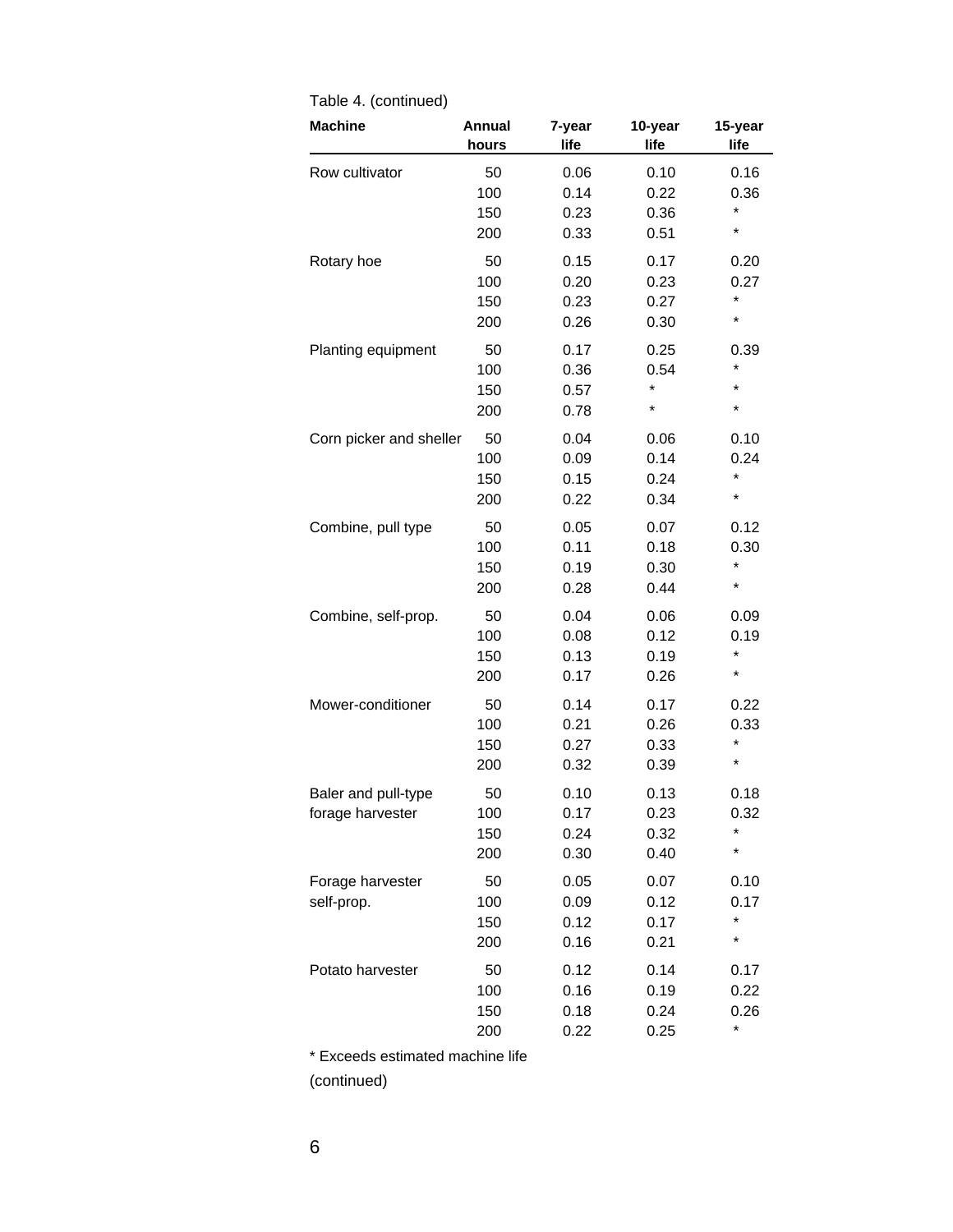| <b>Machine</b>      | Annual<br>hours | 7-year<br>life | 10-year<br>life | 15-year<br>life |
|---------------------|-----------------|----------------|-----------------|-----------------|
| Fertilizer spreader | 50              | 0.70           | 0.77            | 0.87            |
|                     | 100             | 0.85           | 0.95            | *               |
|                     | 150             | 0.96           | *               | $\star$         |
| Boom sprayer        | 50              | 0.30           | 0.33            | 0.38            |
|                     | 100             | 0.37           | 0.41            | 0.46            |
|                     | 150             | 0.42           | 0.46            | *               |
| Blower, forage      | 50              | 0.06           | 0.08            | 0.11            |
|                     | 100             | 0.11           | 0.14            | 0.19            |
|                     | 150             | 0.15           | 0.19            | *               |
|                     | 200             | 0.18           | 0.24            | *               |
| Wagon               | 50              | 0.14           | 0.15            | 0.17            |
|                     | 100             | 0.17           | 0.19            | 0.21            |
|                     | 150             | 0.19           | 0.21            | 0.24            |
|                     | 200             | 0.21           | 0.23            | 0.26            |

Table 4. (continued)

\* Exceeds estimated machine life

Source: 1990 Standards, American Society of Agricultural Engineers

#### **Fuel costs**

Fuel costs depend on the hours of operation and the size of the tractor or power unit. To determine hourly fuel consumption, multiply the tractor power-take-off horsepower by a constant that provides a value in gallons per hour. That value is 0.06 for gasoline engines and 0.044 for diesels.

For example, a tractor or self-propelled machine with a 120 horsepower diesel engine will use an estimated 5.28 gallons of fuel per hour (120 times 0.044). By knowing the price of fuel and the number of annual hours of operation, you can estimate the annual fuel cost.

#### **Lubricant costs**

To estimate lubricant costs, multiply the fuel costs by 0.15.

#### **Labor costs**

To estimate the annual labor cost to run a machine, multiply the hourly wage by the total hours required for the operation. The hourly labor cost may be the hourly wages of hired help, or an estimate of the operator's time based on the skill required to operate the machine and perform other tasks, such as management.

#### **Timeliness costs**

Every field operation is best done at a certain time. If the operation is not done at that time, the quantity and/or quality of the crop will be reduced. For example, yield may decrease 1 percent per day if the operation is not done on the optimum date. This is called timeliness, and can be calculated as a cost resulting from a decrease in income. The size of the cost depends on factors such as crop value, crop yield, machine operation, weather, and hours available for work per day.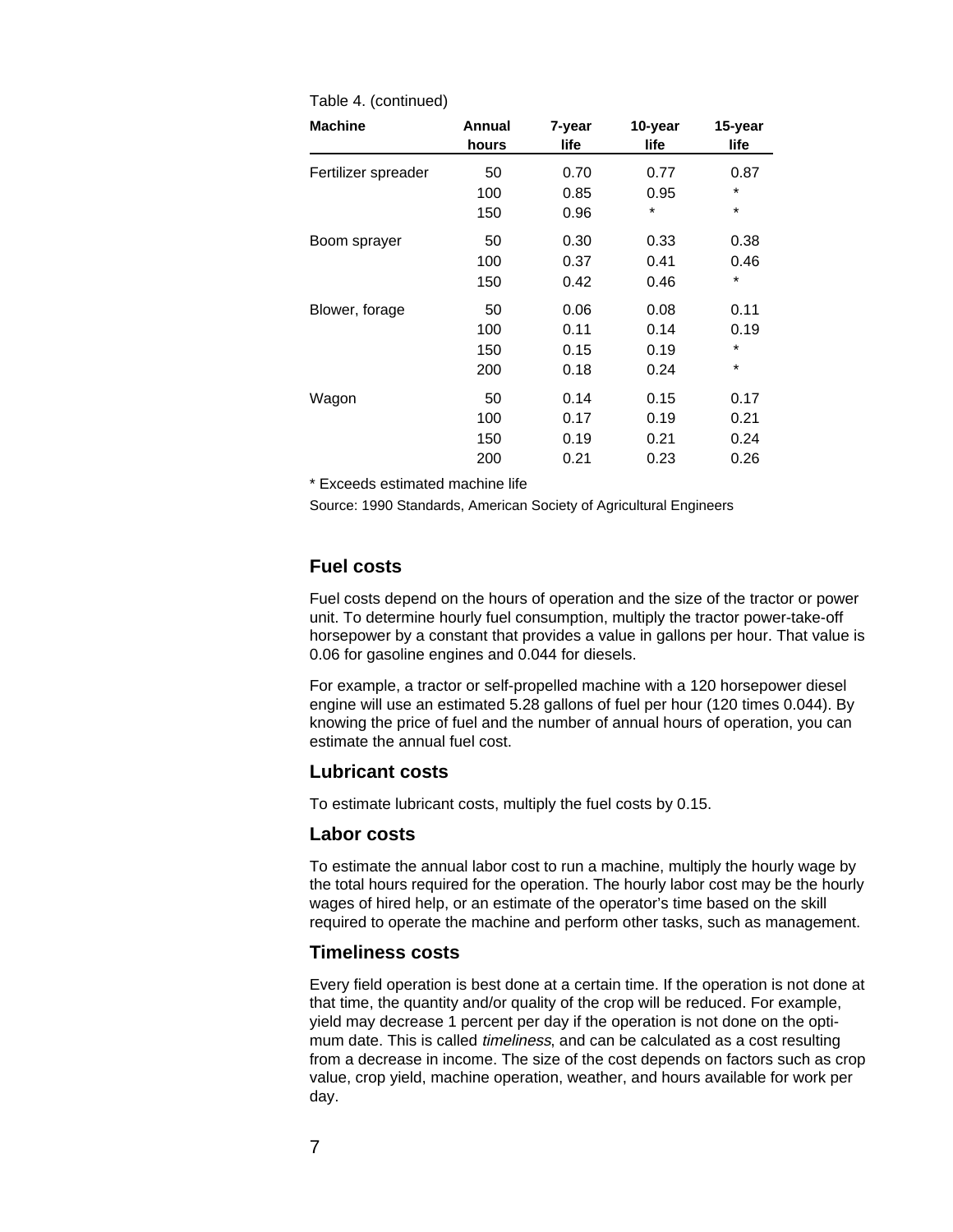Timeliness costs become very important when you compare machines of different capacities, such as a four-bottom plow versus a five-bottom plow. To estimate these costs, use Table 5 to determine a timeliness factor.

| <b>Machine</b>     | <b>Field</b><br><b>Efficiency</b> | <b>Suggested</b><br>Speed, mph | <b>Timeliness</b><br><b>Factor</b> |
|--------------------|-----------------------------------|--------------------------------|------------------------------------|
| Moldboard plow     | $.7 - .9$                         | $3 - 6$                        | $0.000 - 0.010*$                   |
| Chisel plow        | $.7 - .9$                         | $4 - 6.5$                      | $0.000 - 0.010$                    |
| <b>Disks</b>       | $.7 - .9$                         | $3 - 6$                        | $0.000 - 0.010$                    |
| Field cultivator   | $.7 - .9$                         | $3 - 8$                        | $0.000 - 0.100$                    |
| Roller packer      | $.7 - .9$                         | $3 - 6$                        | $0.000 - 0.010$                    |
| Row cultivator     | $.7 - .9$                         | $2.5 - 5$                      | 0.011                              |
| Planter            | $.5 - .75$                        | $3 - 7$                        | 0.005                              |
| Grain drill        | .65 - .85                         | $2.5 - 6$                      | 0.005                              |
| Picker sheller     | .6 - .75                          | $2 - 4$                        | 0.003                              |
| Combine            | $.65 - .8$                        | $2 - 5$                        | 0.003                              |
| Mower cond., pull  | $.55 - .85$                       | $3 - 6$                        | 0.010                              |
| Mower cond., s.p.  | $.6 - .9$                         | $3 - 6$                        | 0.010                              |
| Baler              | $.6 - .85$                        | $2 - 5$                        | 0.028                              |
| Forage harv., pull | .55 - .75                         | $1.5 - 5$                      | 0.028                              |
| Forage harv., s.p. | .6 - .85                          | $1.5 - 6$                      | 0.028                              |
| Boom sprayer       | $.6 - .75$                        | $3 - 5$                        | 0.011                              |

Table 5. List of field efficiency, suggested forward speed and timeliness constants.

\* Tillage timeliness factor is dependent on its effect on planting.

Source: 1990 Standards, American Society of Agricultural Engineers

Timeliness cost is calculated using factors and crop information. The formula is:

| $Timelines Cost =$<br>(Dollars per hour) | To X Acres X Crop value X Yield<br>Tx X Hours X Passes                                                                                                                                         |
|------------------------------------------|------------------------------------------------------------------------------------------------------------------------------------------------------------------------------------------------|
|                                          | $Tc =$ timeliness coefficient from Table 5                                                                                                                                                     |
|                                          | $Tx = 4$ if operations can be balanced evenly around the optimal time.<br>Example: cutting or harvesting forages. $Tx = 2$ if the operation<br>should either start or end at the optimal time. |
| used.                                    | Hours $=$ the average hours per day this machine can normally be                                                                                                                               |
|                                          | Crop value = dollar value of crop in $\frac{1}{2}$ /bu, $\frac{1}{2}$ /T.                                                                                                                      |
|                                          | Yield = $\text{crop}$ yield in bu/A, T/A.                                                                                                                                                      |
|                                          | Passes = the number of trips over the field or the number of cuttings.                                                                                                                         |
| ples and tables discuss earlier.         | The following worksheets allow you to analyze machine costs using the princi-                                                                                                                  |

Worksheet 1 is designed for tractors. This allows you to determine hourly fixed costs and repair costs, which you can then apportion to the various machines used with this tractor.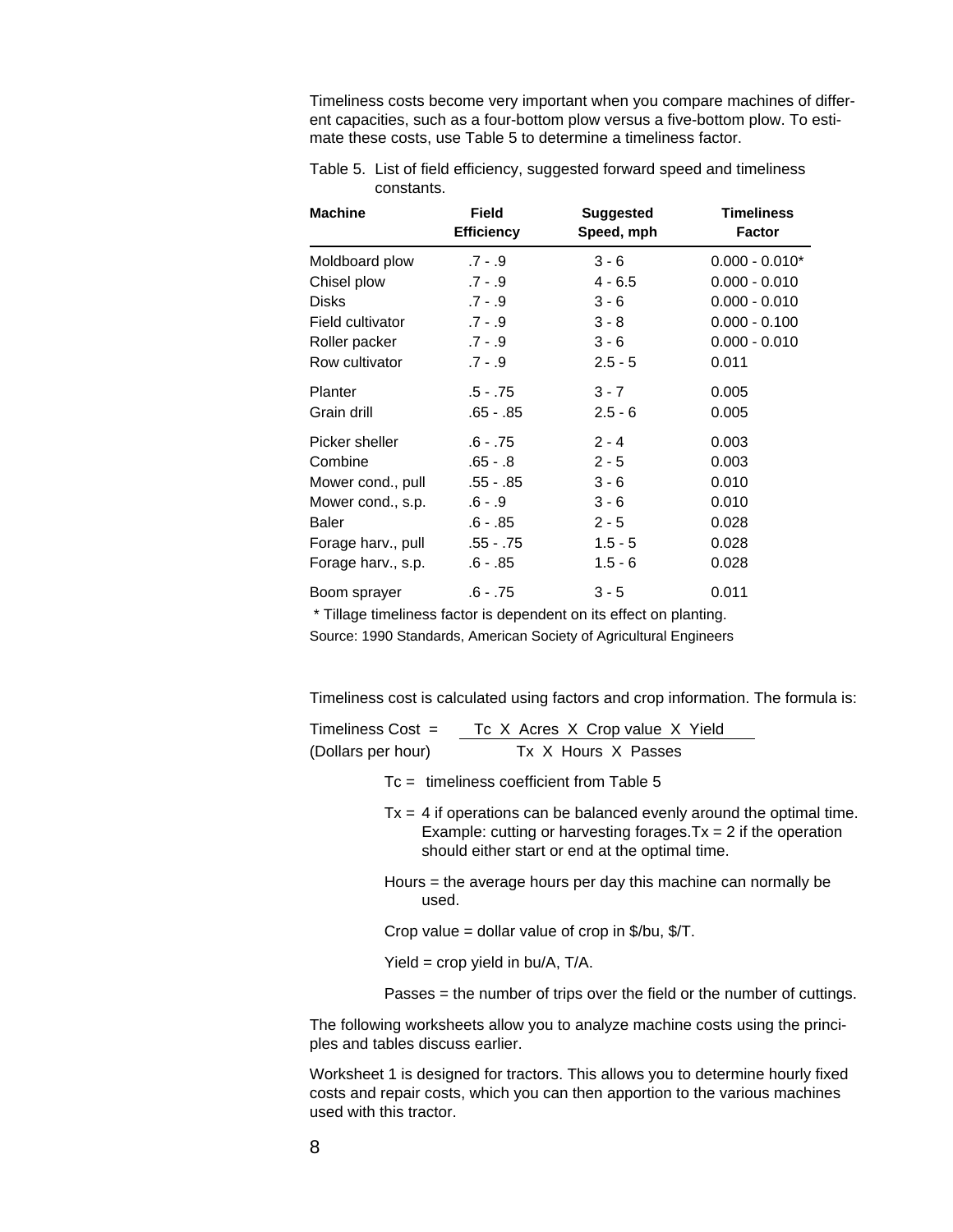Worksheet 2 is designed for machines other than tractors. To estimate costs for machines requiring a tractor, you must first calculate hourly fixed costs and repair costs for the tractor. If only tractor costs are evaluated, use Worksheet 2, but disregard items 3, 4d and 7.

This entire process has been programmed onto spreadsheet software, which allows you to make numerous calculations evaluating a variety of options. The program allows you to select an interest rate that matches your situation.

The program is available at your county UW-Extension office for the cost of the floppy disk. You will need LOTUS 123 or VP Planner spreadsheet software to run the program. The name of the file is MACHCOST. It will not operate on early versions of VP Planner.

### **WORKSHEET 1**

For tractors only

- 1. Information needed:
	- a. Tractor model -
	- b. List price \_\_\_\_\_\_\_\_\_\_\_\_\_\_
	- c. Tractor age  $\frac{1}{2}$
	- d. Tractor size, pto hp \_\_\_\_\_\_\_\_\_\_\_\_\_\_
	- e. Expected years of ownership \_\_\_\_\_\_\_\_\_\_\_\_\_
	- f. Estimated hours of annual use
- 2. Annual fixed cost:

List price times fixed factor (Table 3) divided by 100

\_\_\_\_\_\_\_\_\_\_ X \_\_\_\_\_\_\_\_\_\_ / 100 \_\_\_\_\_\_\_\_\_\_\_\_\_

3. Repair cost

Cost value from Table 4 times list price divided by 1,000

\_\_\_\_\_\_\_\_\_ X \_\_\_\_\_\_\_\_\_ / 1,000 = \$\_\_\_\_\_\_\_\_\_ /hr.

Hourly cost times annual hours

 $X = \$$ 

- 4. Total fixed and repair annual costs (sum of 2 and 3)
- 5. Hourly tractor fixed and repair costs (divide 4 by 1f)

(This cost is used when determining costs of other machines)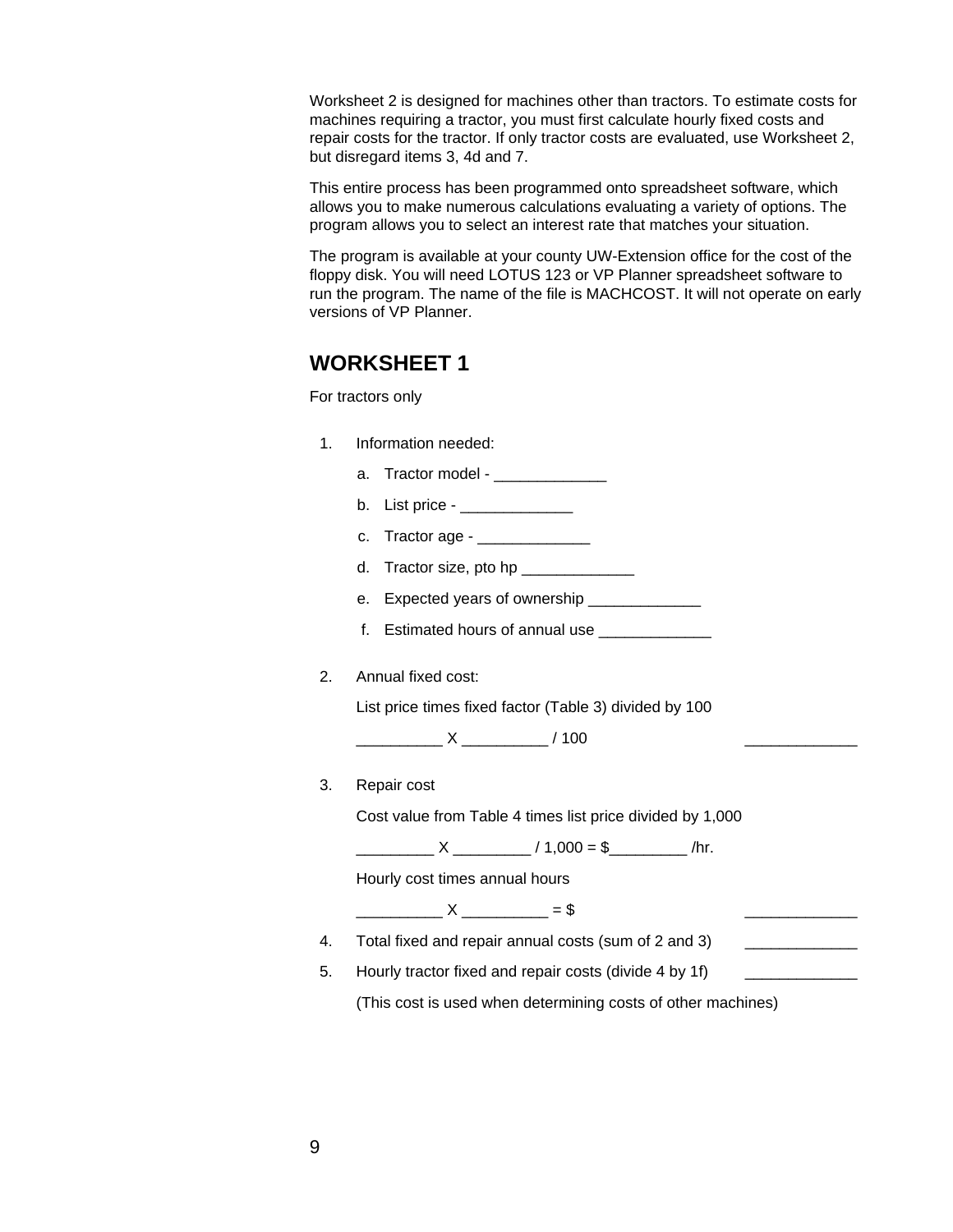# **WORKSHEET 2**

For machines other than tractors

| 1. |    | Information needed:                                                                                                                                                                                                                                                     |
|----|----|-------------------------------------------------------------------------------------------------------------------------------------------------------------------------------------------------------------------------------------------------------------------------|
|    | a. | b. List price - $\frac{1}{2}$                                                                                                                                                                                                                                           |
|    | с. | d. Machine size - ______________<br>Machine age - _______________                                                                                                                                                                                                       |
|    | е. | f. Tractor size, pto hp ______________<br>Acres - The Second Second Second Second Second Second Second Second Second Second Second Second Second Second Second Second Second Second Second Second Second Second Second Second Second Second Second Second Second Second |
|    | g. | Expected years of ownership ______________                                                                                                                                                                                                                              |
|    | h. | Tractor hourly fixed and repair costs (Worksheet 1) ______________                                                                                                                                                                                                      |
| 2. |    | Annual fixed cost: List price times fixed factor (Table 3) divided by 100                                                                                                                                                                                               |
|    |    |                                                                                                                                                                                                                                                                         |
| 3. |    | Estimated use (for tractors, estimate annual hours):<br>a. Effective field capacity, acres per hour (Table 5)<br>Forward speed times width times field efficiency divided by 8.25                                                                                       |
|    |    |                                                                                                                                                                                                                                                                         |
|    |    | b. Estimated annual time, hours<br>Acres times number of trips divided by effective field capacity                                                                                                                                                                      |
|    |    | $X \qquad / \qquad = \qquad$ hours                                                                                                                                                                                                                                      |
| 4. |    | Annual variable costs:                                                                                                                                                                                                                                                  |
|    | а. | Repair cost: Cost value from Table 4 times list price divided by 1,000                                                                                                                                                                                                  |
|    |    | $X \t 1,000 = $$ / 1,000 = \,<br>Hourly cost times annual hours $(3b)$ X ________ = \$                                                                                                                                                                                  |
|    |    | b. Fuel cost: Fuel factor times pto hp (1f) (0.044 for diesel, 0.06 for gasoline)                                                                                                                                                                                       |
|    |    | $X \t = \t - \t \text{gal/hr}$                                                                                                                                                                                                                                          |
|    |    |                                                                                                                                                                                                                                                                         |
|    | c. | Lubricant cost: Fuel cost (4b) times $0.15$ _________ $X 0.15$ =                                                                                                                                                                                                        |
|    | d. |                                                                                                                                                                                                                                                                         |
|    | е. | Labor cost: Hourly wages times hours (3b) $\frac{1}{2}$ X $\frac{1}{2}$ =                                                                                                                                                                                               |
| 5. |    | Total out-of-pocket cost (sum of 2, 4a, 4b, 4c, 4d and 4e):                                                                                                                                                                                                             |
| 6. |    | Hourly out-of-pocket costs: Total costs (5) divided by hours (3b)                                                                                                                                                                                                       |
| 7. | a. | Timeliness cost<br>Information needed:                                                                                                                                                                                                                                  |
|    |    | Crop value - $\frac{1}{2}$                                                                                                                                                                                                                                              |
|    |    | Timeliness factor - ______________<br>Hours per day - ________________                                                                                                                                                                                                  |
|    | b. | Timeliness cost determination<br>Crop value X yield X time. factor X acres / (hours per day X 4)                                                                                                                                                                        |
|    |    | $X = X$ $X = X$ $X = Y$ $(X = 4)$                                                                                                                                                                                                                                       |
|    |    |                                                                                                                                                                                                                                                                         |
| 8. |    | Total costs (sum of 5 and 7b)                                                                                                                                                                                                                                           |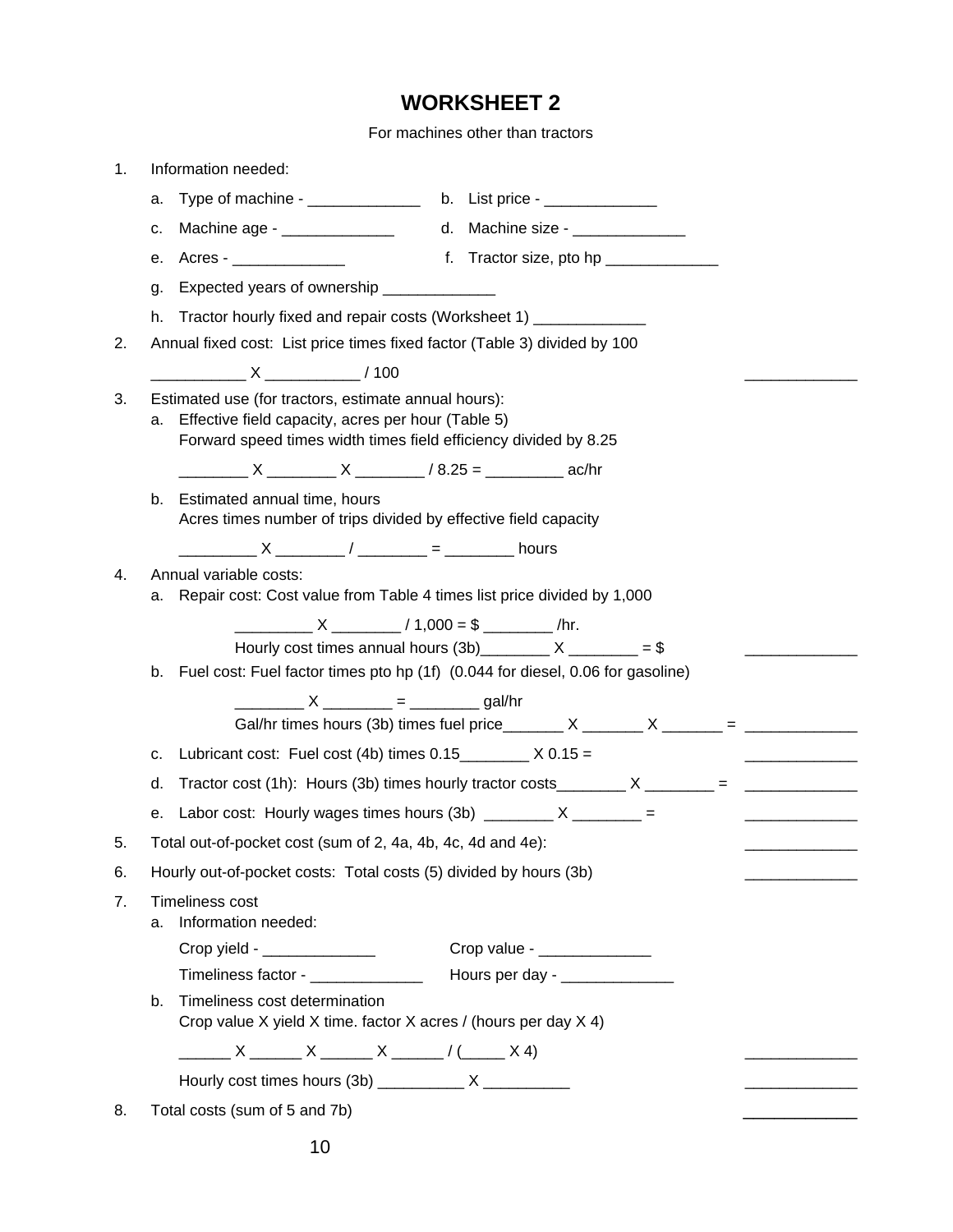# **WORKSHEET 2**

For machines other than tractors

| 1. | Information needed:                                                                                                                                                                                                                                            |         |
|----|----------------------------------------------------------------------------------------------------------------------------------------------------------------------------------------------------------------------------------------------------------------|---------|
|    | Type of machine - <b>Mower-Cond</b> b. List price - \$8500<br>a.                                                                                                                                                                                               |         |
|    | d. Machine size - $\underline{\hspace{1em}}$ 9 ft.<br>Machine age - $\qquad \qquad \overline{\qquad \qquad }$<br>c.                                                                                                                                            |         |
|    | 100<br>60<br>Acres -<br>f. Tractor size, pto hp ____<br>е.                                                                                                                                                                                                     |         |
|    | 10<br>Expected years of ownership ____<br>g.                                                                                                                                                                                                                   |         |
|    | Tractor hourly fixed and repair costs (Worksheet 1) $\overline{\phantom{0}}$ \$4.72<br>h.                                                                                                                                                                      |         |
| 2. | Annual fixed cost: List price times fixed factor (Table 3) divided by 100                                                                                                                                                                                      |         |
|    | 8500<br>$\times$ 10.53<br>/100                                                                                                                                                                                                                                 | \$895   |
| 3. | Estimated use (for tractors, estimate annual hours):<br>a. Effective field capacity, acres per hour (Table 5)<br>Forward speed times width times field efficiency divided by 8.25                                                                              |         |
|    | 5 $\times$ 9 $\times$ 0.75 /8.25 = 4.09 ac/hr                                                                                                                                                                                                                  |         |
|    | b. Estimated annual time, hours<br>Acres times number of trips divided by effective field capacity                                                                                                                                                             |         |
|    | $\times$ 4 / 4.09 = 97.8 hours<br>100                                                                                                                                                                                                                          |         |
| 4. | Annual variable costs:                                                                                                                                                                                                                                         |         |
|    | a. Repair cost: Cost value from Table 4 times list price divided by 1,000                                                                                                                                                                                      |         |
|    | $\times$ 8500 / 1,000 = \$ 2.21 /hr.<br>0.26<br>Hourly cost times annual hours (3b) $2.21 \times 97.8 = $$                                                                                                                                                     | \$216   |
|    | b. Fuel cost: Fuel factor times pto hp (1f) (0.044 for diesel, 0.06 for gasoline)                                                                                                                                                                              |         |
|    | <b>0.044</b> $\times$ 60 = 2.64 gal/hr                                                                                                                                                                                                                         |         |
|    | Gal/hr times hours (3b) times fuel price $2.64 \times 97.8 \times 10^{-10}$ =                                                                                                                                                                                  | \$232   |
|    | Lubricant cost: Fuel cost (4b) times $0.15$ $232$ $\times$ 0.15 =<br>c.                                                                                                                                                                                        | \$35    |
|    | d. Tractor cost (1h): Hours (3b) times hourly tractor costs $97.8 \times 10^{-17}$ =                                                                                                                                                                           | \$462   |
|    | e. Labor cost: Hourly wages times hours (3b) $$5.00 \times 97.8 =$                                                                                                                                                                                             | \$489   |
| 5. | Total out-of-pocket cost (sum of 2, 4a, 4b, 4c, 4d and 4e):                                                                                                                                                                                                    | \$2329  |
| 6. | Hourly out-of-pocket costs: Total costs (5) divided by hours (3b)                                                                                                                                                                                              | \$23.81 |
| 7. | Timeliness cost<br>Information needed:<br>а.<br>Crop yield $-$ 5 T /Ac<br>Crop value - $$80/T$<br>0.01<br>Hours per day $-$ 8<br>Timeliness factor -<br>Timeliness cost determination<br>b.<br>Crop value X yield X time. factor X acres / (hours per day X 4) |         |
|    | $$80 \times 5 \times 0.01 \times 100 \times 8 \times 4)$                                                                                                                                                                                                       | \$12.50 |
|    | Hourly cost times hours $(3b)$ $12.50$ $\times$ 97.8                                                                                                                                                                                                           | \$1223  |
| 8. | Total costs (sum of 5 and 7b)                                                                                                                                                                                                                                  | \$3552  |